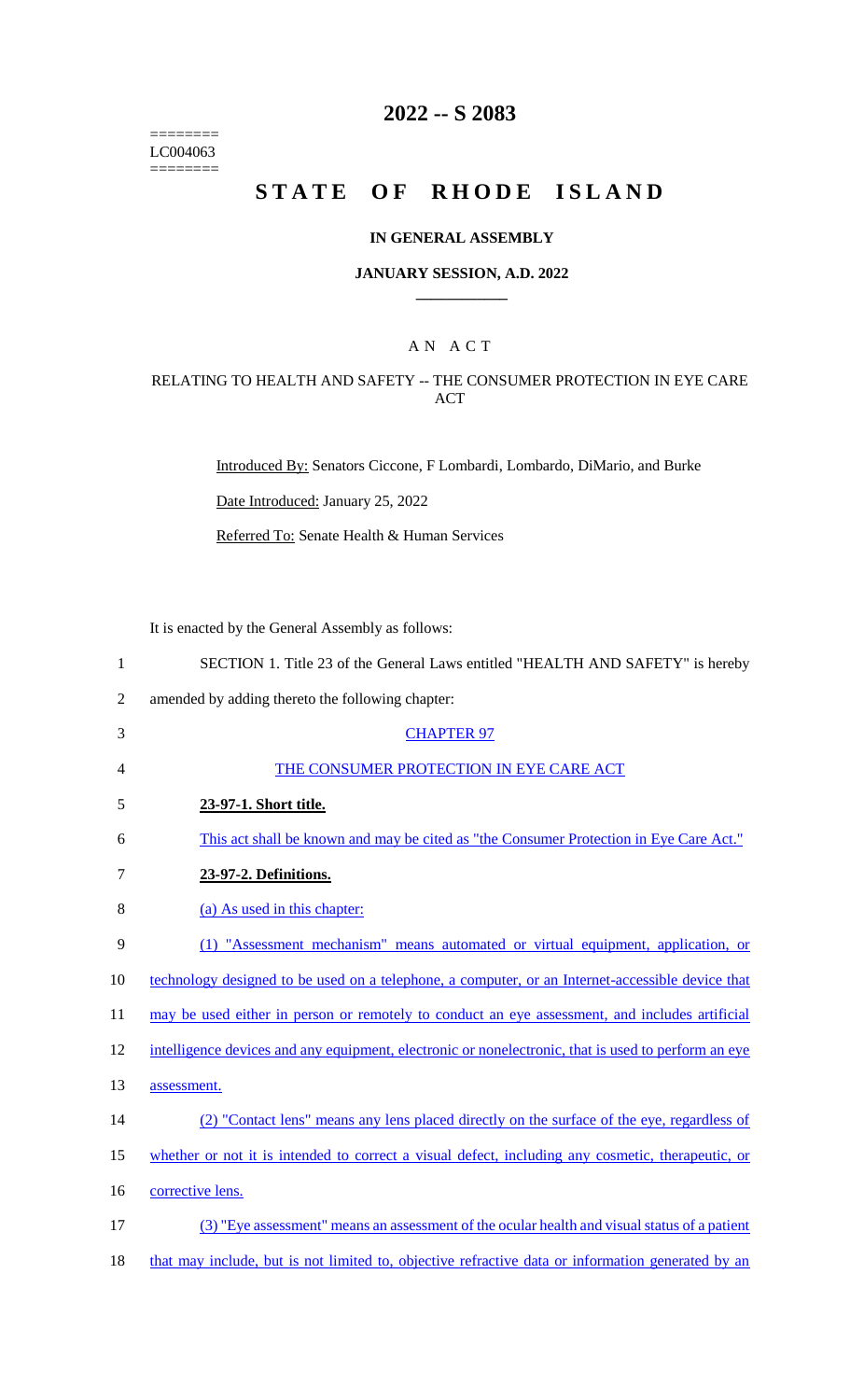automated testing device, including an autorefractor, in order to establish a medical diagnosis for 2 the correction of vision disorders. (4) "Person" means an individual, corporation, trust, partnership, incorporated or unincorporated association, and any other legal entity. (5) "Prescription" means a handwritten or electronic order issued by a provider that includes: (i) In the case of contact lenses, all information required by the Fairness to Contact Lens 8 Consumers Act, 15 U.S.C. §§ 7601 et seq.; (ii) In the case of visual aid glasses, all information required by the Ophthalmic Practice 10 Rules, also known as the Eyeglass Rule, 16 C.F.R. Part 456; and 11 (iii) Necessary and appropriate information for the dispensing of visual aid glasses or 12 contact lenses for a patient, including the provider's name, license number, physical address at 13 which the provider practices, and telephone number. (6) "Provider" means a health care professional licensed under chapters 35.1 or 37 of title 15 5 of the general laws. (7) "Visual aid glasses" means eyeglasses, spectacles, or lenses designed or used to correct visual defects, including spectacles that may be adjusted by the wearer to achieve different types 18 or levels of visual correction or enhancement. Visual aid glasses do not include optical instrument 19 or devices that are: 20 (i) Not intended to correct or enhance vision; (ii) Sold without consideration of the visual status of the individual who will use the optical 22 instrument or device, including nonprescription sunglasses, plano lenses that are clear, colored or tinted, or lenses that are designed and used solely to filter out light; 24 (iii) Completely assembled eyeglasses or spectacles designed and used solely to magnify;  $25 \quad or$  (iv) Nonprescription eyewear exempted from the provisions of § 5-35.1-10, namely simple reading magnifying glasses, toy glasses, goggles consisting of plano white or plano colored lenses, or ordinary colored glasses. **23-97-3. Assessment Mechanisms.**  (a) An assessment mechanism to conduct an eye assessment or to generate a prescription for contact lenses or visual aid glasses in Rhode Island shall: (1) Provide synchronous or asynchronous interaction between the patient and the provider; (2) Collect the patient's medical history, previous prescription for corrective eyewear, and length of time since the patient's most recent in-person comprehensive eye health examination.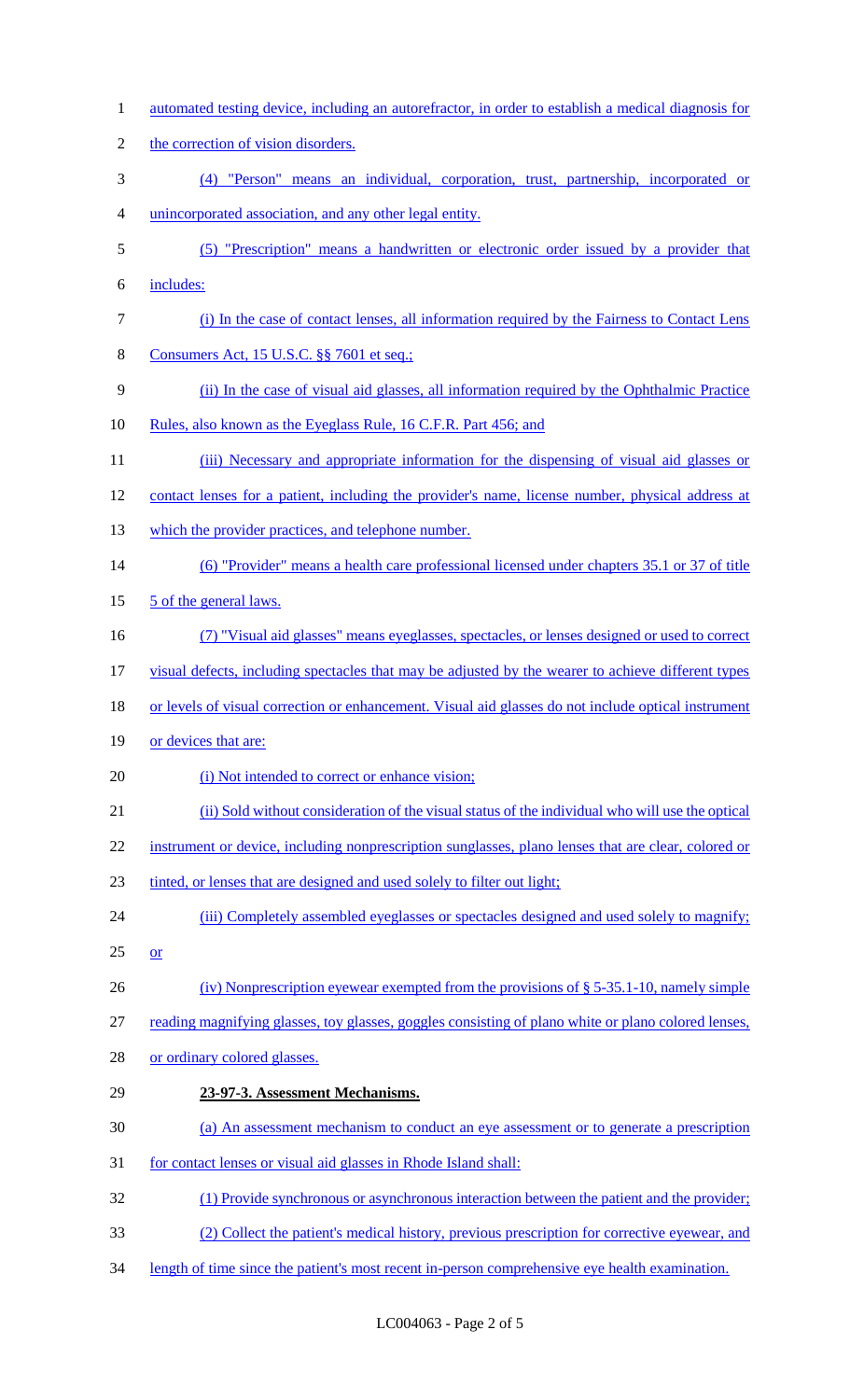examination; (ii) This assessment cannot be used to generate an initial prescription for contact lenses or a follow-up or first renewal of the initial prescription. (iii) This assessment may only be used if the patient has had an in-person comprehensive 7 eye health examination within the previous twenty-four (24) months if the patient is conducting an eye assessment or receiving a prescription for visual aid glasses; and (iv) The United States Centers for Disease Control and Prevention (CDC) advises contact 10 lens wearers to visit an eye doctor one time a year or more often if needed. **23-97-4. Provider responsibilities.**  (a) To use an assessment mechanism to conduct an eye assessment or to generate a 13 prescription, a person shall be an actively licensed provider acting within their scope of practice, 14 and the provider shall: (1) Conform to the standard of eye health care expected of traditional in-person clinical 16 settings as appropriate to the patient's age and presenting condition, including when the standard of 17 care requires the use of diagnostic testing and performance of a physical examination, which may 18 be carried out through the use of peripheral devices appropriate to the patient's condition. (2) Not use the data or information obtained from an eye assessment as the sole basis for issuing a prescription. (3) Read and interpret the diagnostic information and data, including any photographs and 22 scans, gathered by the assessment mechanism. (4) Verify the identity of the patient requesting treatment via the assessment mechanism. 24 (5) Verify the patient is at least eighteen (18) years of age. (6) For issuing prescriptions for visual aid glasses, verify that the patient has received an in-person comprehensive eye examination by a provider within the previous twenty-four (24) months. (7) For issuing prescriptions for contact lenses, verify that the patient has received an in- person comprehensive eye health examination by a provider: (i) For the initial prescription and one follow-up or first renewal of the initial prescription; or

(3) Disclose to patients and require acceptance in advance as a term of use that:

(i) This assessment is not a replacement of an in-person comprehensive eye health

- (ii) Within twenty-four (24) months after the follow-up or first renewal of the initial 33 prescription, and every twenty-four (24) months thereafter.
- (8) Create and maintain a medical record for each patient, which is for use during the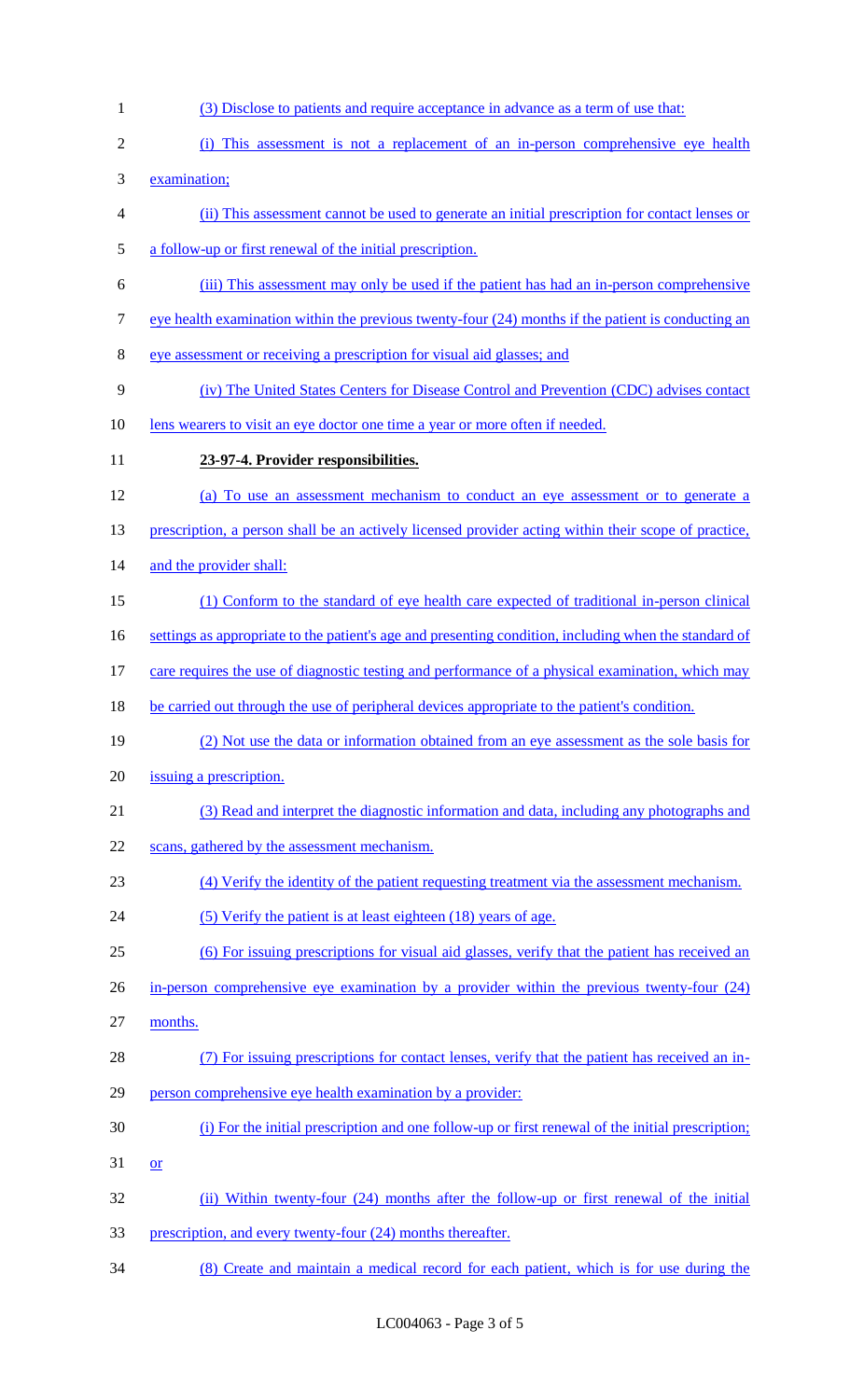- 1 ongoing treatment of a patient, and complies with all state and federal laws regarding maintenance
- 2 and accessibility.
- 3 (9) Provide a handwritten or electronic signature, along with their Rhode Island state
- 4 license number, certifying their diagnosis, evaluation, treatment, prescription, or consultation
- 5 recommendations of the patient.
- 6 **23-97-5. Penalties.**
- 7 (a) Any person who violates any provision of this chapter or the rules or regulations
- 8 promulgated by the department of health shall, in addition to any other penalty provided by law,
- 9 pay a civil penalty to the state in an amount not to exceed ten thousand dollars (\$10,000) for each
- 10 violation, to be deposited as general revenue.
- 11 (b) Any person charged in a complaint filed by the department of health or the office of the
- 12 attorney general with violating any of the provisions of this chapter shall be entitled to an
- 13 administrative hearing conducted in accordance with chapter 35 of title 42.
- 14 (c) Any person aggrieved by a final order issued under the authority of this chapter shall
- 15 have the right of an appeal by filing a petition in the state superior court.
- 16 (d) Nothing in this chapter shall restrict the department of health from enforcing
- 17 disciplinary action against a provider pursuant to chapters 35.1 and 37 of title 5, and any rules or
- 18 regulations promulgated thereunder.

# 19 **23-97-6. Rules and Regulations.**

- 20 The department of health shall adopt and promulgate reasonable rules and regulations to
- 21 carry out the provisions of this chapter.
- 22 **23-97-7. Severability.**
- 23 If any provision of this chapter, or of any rule or regulation promulgated under this chapter,
- 24 or the application of this chapter to any person or circumstances is held invalid by a court of
- 25 competent jurisdiction, the remainder of the chapter, rule, or regulation, and the application of this
- 26 provision to other persons or circumstances, shall not be affected.
- 27 SECTION 2. This act shall take effect upon passage.

======== LC004063 ========